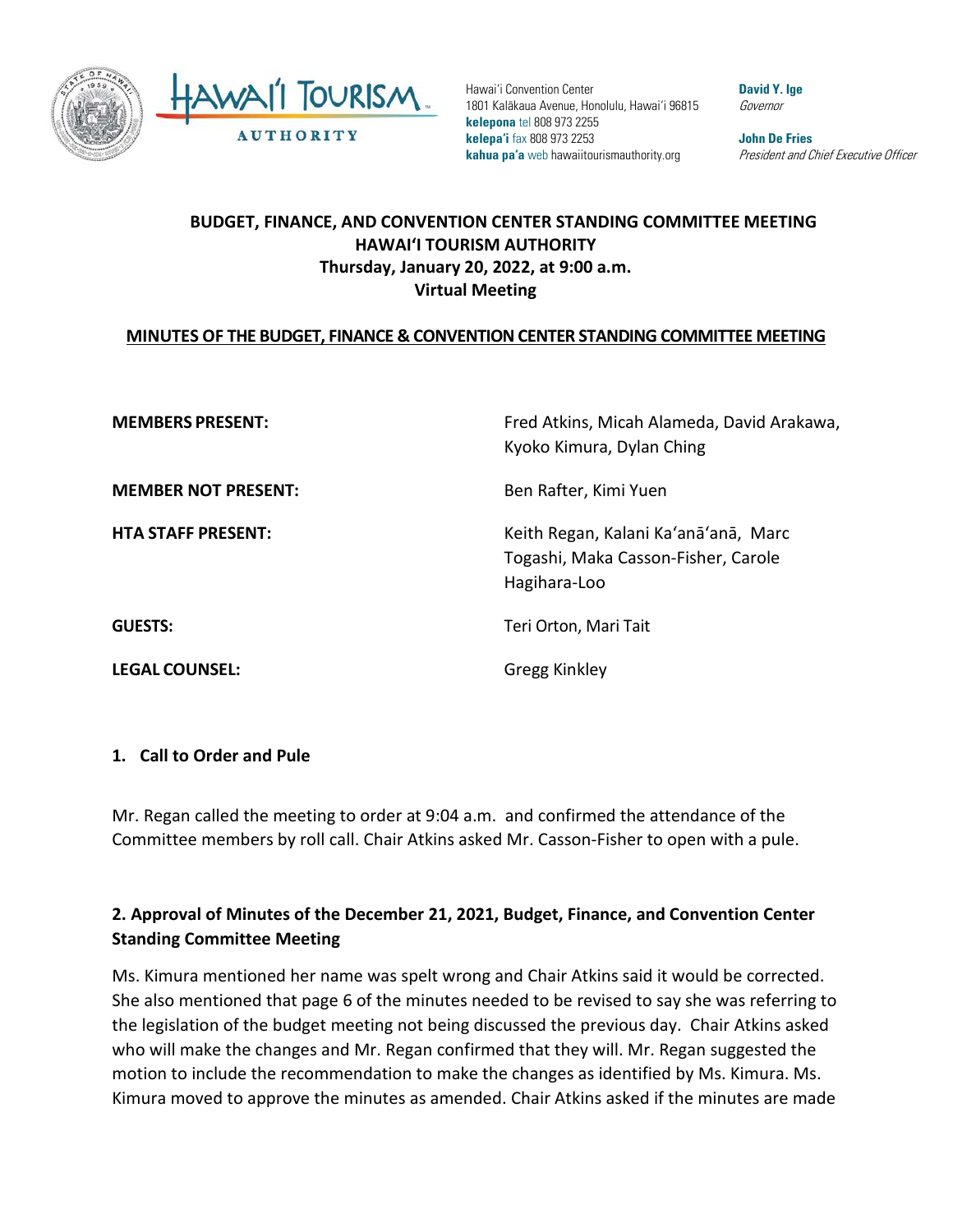public and if anyone in the community wanted to make a change. Mr. Regan said there were no recommendations. Chair Atkins called a vote and Mr. Alameda seconded. Mr. Regan did a roll call and the motion passed unanimously.

## **3. Presentation, Discussion and Action on the Hawai'i Tourism Authority's December Financial Report**

Mr. Regan gave the floor to Mr. Togashi to review the finances of the Hawai'i Tourism Authority as well as the Hawai'i Convention Center.

Mr. Togashi directed to page 35 of the financial packet with all the relevant information and an executive summary that captured the month of December 2021. He mentioned page 63 of the financial packet, the budget statement summary which showed the four main funds represented by the four quadrants on the page. He mentioned the ARPA Tourism federal fund, anticipating receiving \$60 million in ARPA funds of which \$32.7 million has already been released to them by BNF for availability and reported onto their financials.

He said that over a series of meetings the board had approved the fiscal year 2022 budget of \$48,375,000 through December of which \$31.3 million had been encumbered. He said approximately \$11.6 million had not yet been approved including \$10.7 million that had been deferred and \$925,000 to be reprogrammed, which will be discussed in the BFCC committee meeting today. He said in December 2021 the primary activity to report beyond budget approval is the commitment of \$5.3 million in branding encumbrances, which represented an earmark of funds for the MCI contract; and secondly, BNF approving HTA's extension request to encumber and expand ARPA funds by June 30<sup>th</sup>, of 2023, beyond the original deadline of June 2022 - a one year extension. He said they have the ability to go back to BNF if they do need a bit more time in the discussions.

He said they have not made any budget allocations for the current fiscal year, but when they do, they will be detailed in the summary of budget reallocations included in the financial packet. He then moved on to the Tourism Special Fund (TSF) in fiscal year 2022. Although TSF sunsets on January 1st, he said on the page is revenue receipts that came before sunset and may continue to see revenue activity, such as interest and refunds until they have paid out all of their prior encumbrances. He said that through December 2021 they recorded \$184,000 in miscellaneous revenue to this fund. For the ARPA Convention Center Federal Fund, he said they anticipated the release of \$11 million in ARPA and in December 2021, BNF released the remaining \$10.5 million of that to HTA for availability. He said in the December 2021 meeting the BFCC committee discussed the intention to deploy the funds primarily for funding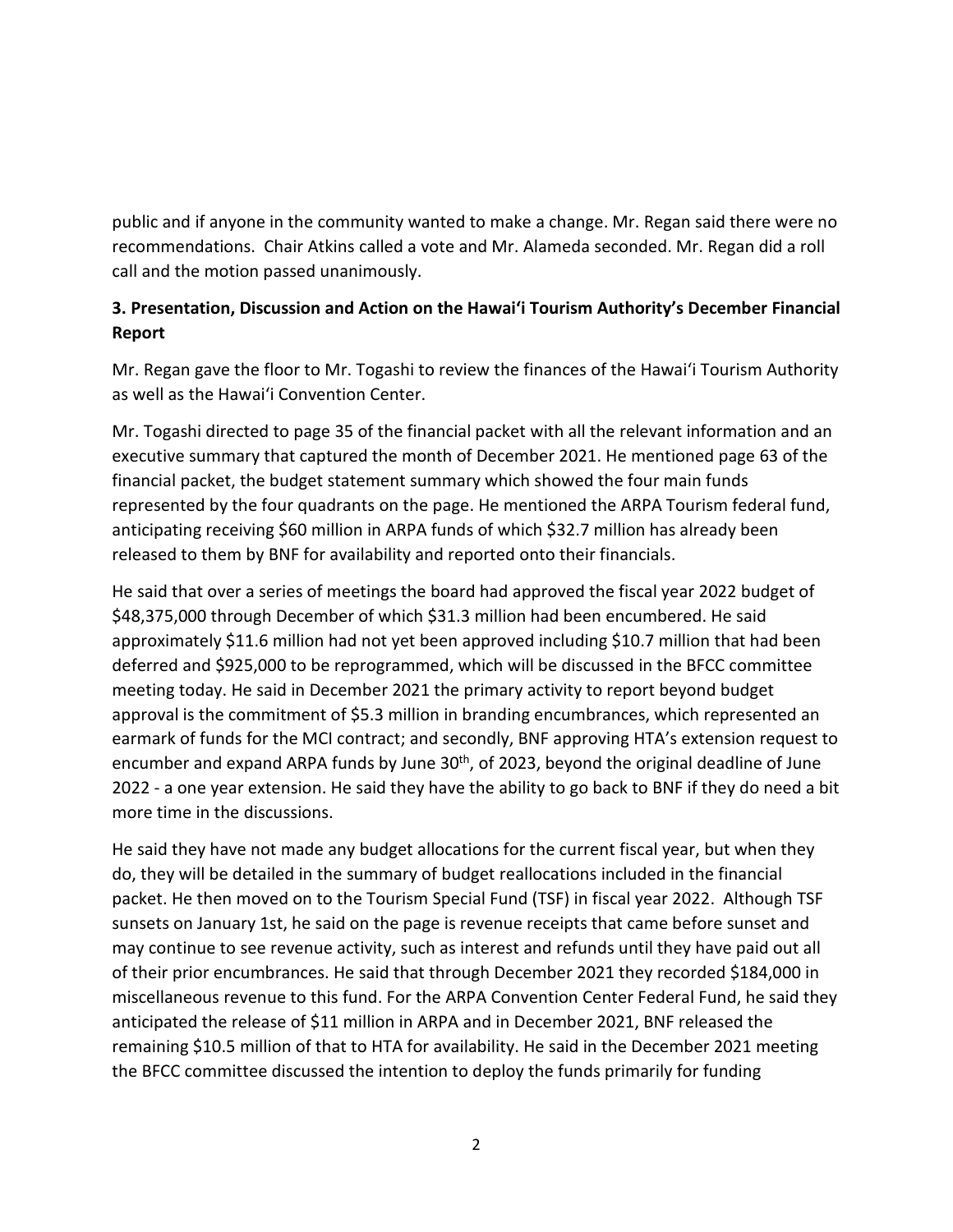significant repair maintenance projects as they have already encumbered funds for the Convention Center's fiscal year 2022 operations with the fiscal year 2021 TT restart funds.

For the CCESF activity: through December they received the full \$11 million in Convention Center Enterprise Special Fund (CCESF) TAT allocation and \$1 million in HCC revenue. He mentioned their financial position as of December 31st, and said they have access to \$32.6 million in the tourism federal fund, the ARPA funds, and BNF has also approved the release of an additional \$2.7 million in funds which will be recorded in January 2022, with staff also recording those funds at the Department of Accounting and General Services (DAGS). The summary of funds released by BNF compared with the Board approved budget related in encumbrance can be found on page 36, item two of the executive summary in the meeting packet.

For the HTA Tourism Special Fund (TSF): as of December 31st, Mr. Togashi said they have \$57 million in cash in investments which represents a \$1.3 million decrease from November 2021 due to disbursements related to operational and program expenditure. Of the \$57 million, \$5 million is reserved as their emergency fund and \$49.2 million is encumbered to contracts, and \$2.8 million is unencumbered. He said they do anticipate the \$2.8 million of unencumbered funds to increase as savings from certain encumbered contracts are realized.

He said the TSF sunsets on January 1st, 2022, pursuant to Act 1 of the 2021 legislative special session, leaving \$2.8 million available to return to the state's General Fund, and the \$5 million emergency fund will remain as HTA's reserve. Mr. Togashi then moved on to the ARPA Convention Centers Federal Fund. He said \$11 million is available and the intention is to use this funding for repair and maintenance projects.

With regards to the CCESF, the fund that the Convention Center has historically operated from, HTA has \$48.9 million in cash, consistent with November 2021. He said of that money, \$35.9 million is encumbered for contracts, which represents the funds that they encumbered using fiscal year 2021 TAT restart funds, as well as their reserves. He said the remaining \$13 million of unencumbered funds in the CCESF, including the \$11 million in TAT that they received in September 2021 will include further deposits into the fund representing Convention Center revenue.

He said the \$13 million will be stored as repair/maintenance reserve for future deployment. He said the deployment is subject to the restoration of the CCESF's expenditure appropriation ceiling by the legislature. He said at the beginning of the fiscal year the fund had reserves of \$870,000 and they anticipate that balance to increase to \$16.8 million by the end of this fiscal year, which is due to the deposit of the Convention Center revenues as well as receiving the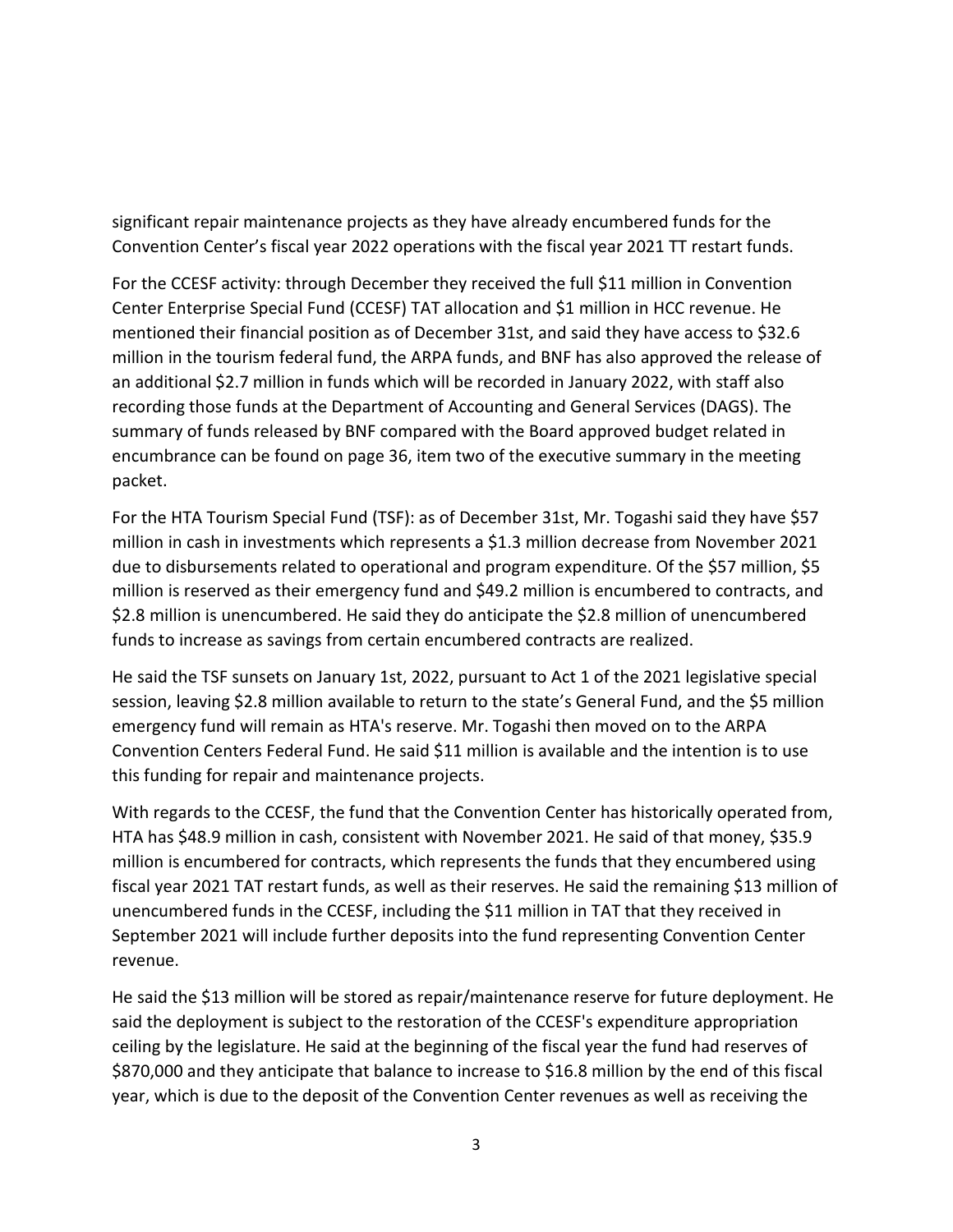\$11 million in TAT in September 2021. He said the funds are earmarked to support the 6-year repair/maintenance plan discussed at the December 2021 committee meeting.

Chair Atkins asked if there were any discussions or questions from panelists.

Mr. Arakawa asked about the use of the \$11 million for the Convention Center repairs and another \$13 million, part of the \$15 million held in reserves for repair and maintenance. He said they had a presentation on the Convention Center roof and repairs a few meetings back and said he remembered a price tag over \$60 million. He asked if that figure is correct? Mr. Regan confirmed this as correct (\$64 million).

Mr. Arakawa asked if there is a budget request for that.

Mr. Regan confirmed there is a request at the legislature that was included as part of the governor's budget proposal that they will be working with the legislature to hopefully get approved. Mr. Regan said it is the \$64 million CIP request for general obligation bonds to support that.

Mr. Arakawa suggested to Chair Atkins that the matter be referred to the BFCC committee and if it's a legislative issue they can refer it to the legislative investigatory committee. Mr. Regan confirmed it is the accurate representation.

Chair Atkins said he would pass it on to Mr. Rafter and let him know Mr. Arakawa's request.

Ms. Kimura asked if the \$60 million ARPA was extended to June 2023, and if the \$22 million out of that is for the HVCB contract?

Mr. Togashi confirmed the \$22 million is budgeted for the fiscal year. He said the RFP that went out was suspended and HTA executed a contract extension with the existing contractor for a 6 month period.

Mr. Regan confirmed Mr. Togashi's response was accurate and said HTA also went through the state procurement office to authorize that extension. He confirmed that there is a 6-month extension for the current contractor, HVCB, for the U.S MMA contract.

Ms. Kyoko asked how much the 6-month extension is for.

Mr. Ka'anā'anā confirmed it is \$8 million for the leisure contract and \$750,000 for the support services contract. He said there were two contracts that needed extensions: 1) the big leisure contract, and 2) support services, which includes knowledge bank, GoHawai'i**,** etc. He said the two make up the bulk of HVCB's work. He said both are extended through June and both were allocated half of the prior year's amount.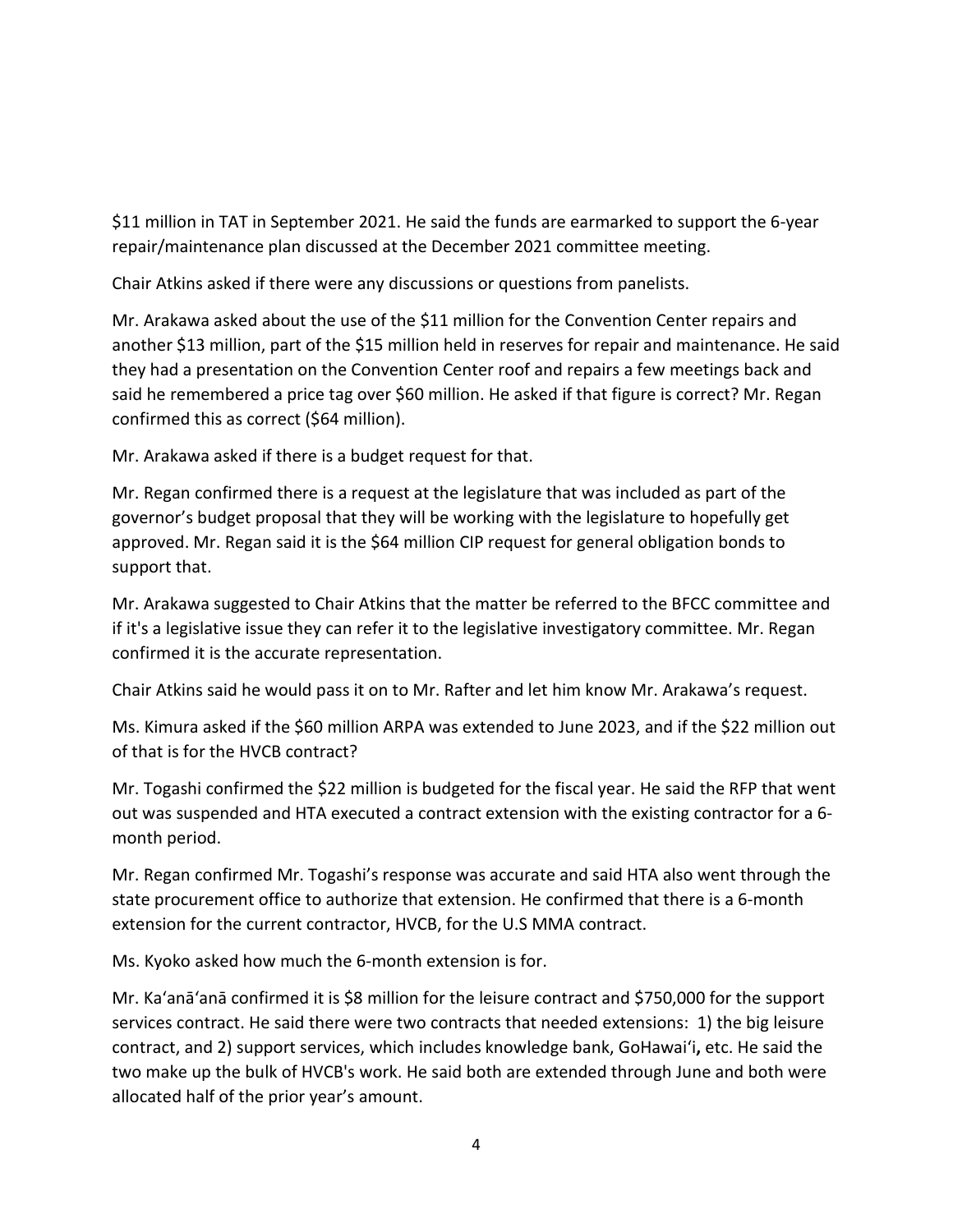Mr. Kimura asked about the DMAP support.

Mr. Ka'anā'anā said the DMAP support is separate from the two contracts, and that contract is 21038, and there are a few others that are one off for DMAPs that are being managed by Ms. Anderson and some of his staff.

Ms. Kimura asked about the money going to Island Chapter.

Mr. Ka'anā'anā said Island Chapter is a separate contract, which does not require RFP. He said they have an active, current contract and they exercised the option and funded the next years' work. He said there are numerous separate contracts: The Basic Leisure contract, the Support Services contract, Island Chapter contract, MCI contract, and 2103 is the DMAP contract with the bureau, which he would be glad to discuss it with Ms. Kimura after the meeting.

Chair Atkins mentioned that HVCB will be doing a presentation on their first 6-month plan in the Branding Standing Committee Meeting next week.

Mr. Regan confirmed there were no questions or testimonies from the public. He requested a motion to be made to accept the financials as presented.

Mr. Arakawa made a motion, and it was seconded by Mr. Alameda.

Mr. Regan did a roll call and the motion passed unanimously.

## **4. Presentation, Discussion, and Action on Proposal to Allocate FY22 Funds to Support the Native Hawaiian Hospitality Association**

Mr. Regan said HTA is asking for the allocation to fund the Native Hawai'i Hospitality Association (NaHHA) for their ongoing work they're doing for HTA, as the contract will be concluded in the next 3 to 4 months. He said it ends in June 2022, so in order to keep NaHHA funded to provide the excellent service they give, HTA is requesting the board consider an allocation of up to \$475,000 for the next 12 months of the funding cycle. He mentioned that HTA has had a long-standing relationship with NaHHA with excellent service in various aspects. Mr. Regan than gave the floor to Mr. Ka'anā'anā, HTA's Chief Brand Officer, to provide insight into the contract.

Mr. Ka'anā'anā reported that HTA did appropriate funds of the fiscal 2021 funding from the Resolution which were for specific projects. In the process, he failed to account for NaHHA's base funding for the next fiscal year. This is the reason HTA came back to it and asked for the approval. He said the \$475,000 is to continue NaHHA's base operations, which includes their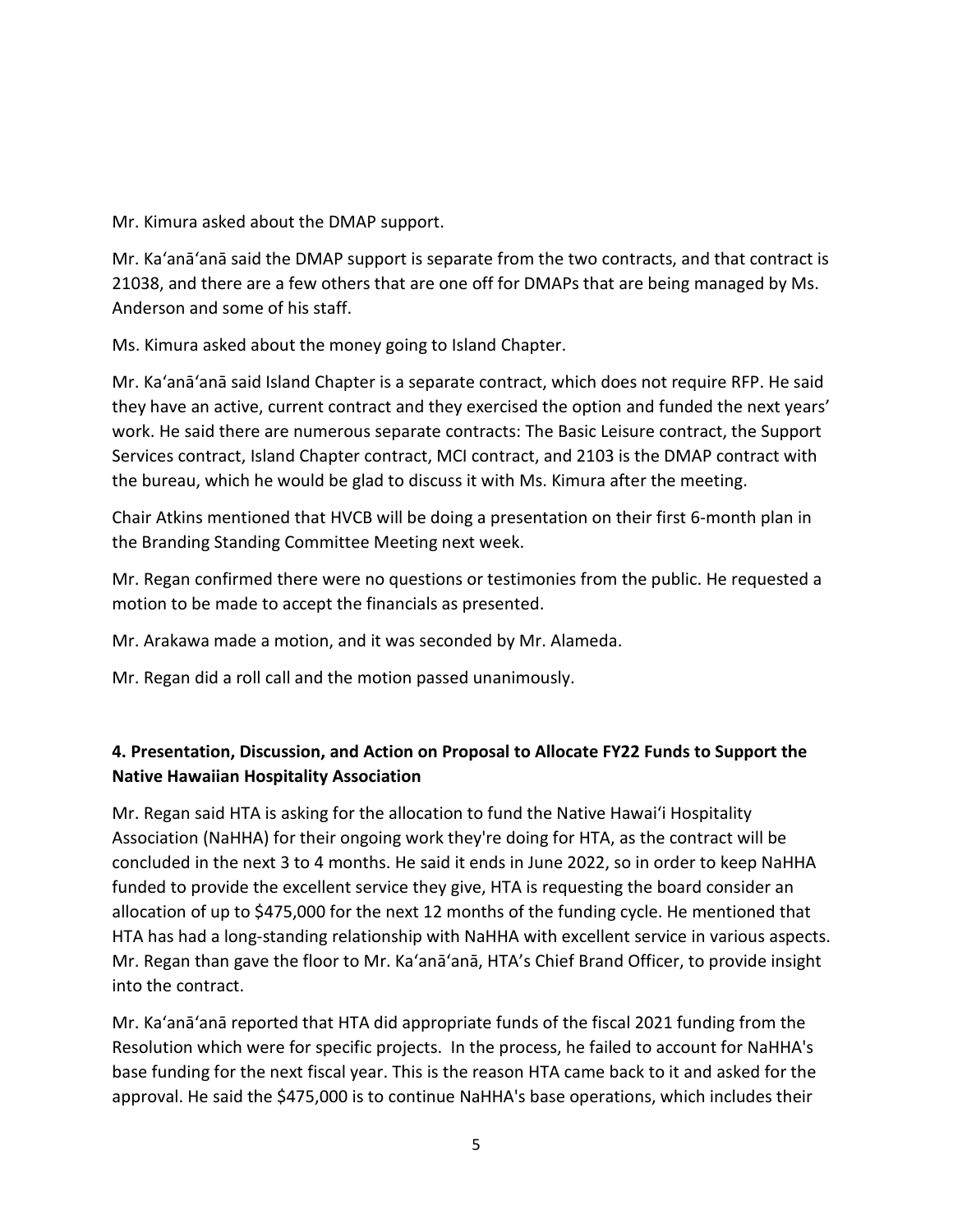training and education programs, their capacity building for product development and business development, conferences and convenings, as well as other services that are provided to HTA to support HTA programs, activities and GMT's.

Mr. Regan mentioned that in the last Board meeting and Budget, Finance and Convention Center Committee meeting, they also discussed the \$925,000 of unallocated funds from ARPA budget. They had reviewed it, and it was approved by the Board. He said the \$475,00 request will be coming out the \$925,000 unallocated funds made available to the Board process.

Chair Atkins asked what the allocation is that HTA gave to NaHHA.

Mr. Ka'anā'anā said in the Resolution from last May there were thirteen line items they wanted to move forward. He said he thinks it was 4 out of them that were called out. He mentioned that Ms. Yuen had asked to remove the contractor HTA had identified to give HTA the flexibility because HTA was worried about the timing. Mr. Ka'anā'anā said NaHHA was identified in the original Resolution. He said those were the funds added to NaHHA's usual base contract to help HTA execute the programs and the timing HTA had at the end of the previous year. He reiterated HTA's error was the base contract for NaHHA for fiscal 2023, or for calendar operations beginning July 1st to June 30 because NaHHA is on a fiscal year cycle with HTA. He said he had not included the base contract amount for the next supplemental four which is the next contract for NaHHA.

Chair Atkins mentioned HTA cut \$925,000 or \$950,000 out of some programs they didn't think they could get up and running this year which left a surplus, and asked if they are taking the \$475,000 out of that, and it was confirmed as correct. Chair Atkins asked Mr. Togashi if it would constitute a re-allocation of funds on the ARPA side in the current month.

Mr. Togashi said it would not be a re-allocation as the funds were never approved by the Board to be included in the budget in the first place, so it would be an approval of \$475,000 to add to the existing budget.

Chair Atkins asked about if the surplus could be allocated to any one of the HTA programs?

Mr. Togashi confirmed this as correct. He said staff are currently assessing that for recommendations.

Chair Atkins asked if the staff has a lot of flexibility on what they can do with it. Mr. Regan clarified that they would have to go back to Chair Atkins to get the approval. Chair Atkins asked if staff has the flexibility to go to them for the programs which may need more funding and Mr. Regan confirmed it. Chair Atkins said NaHHA does great work and he personally supports it.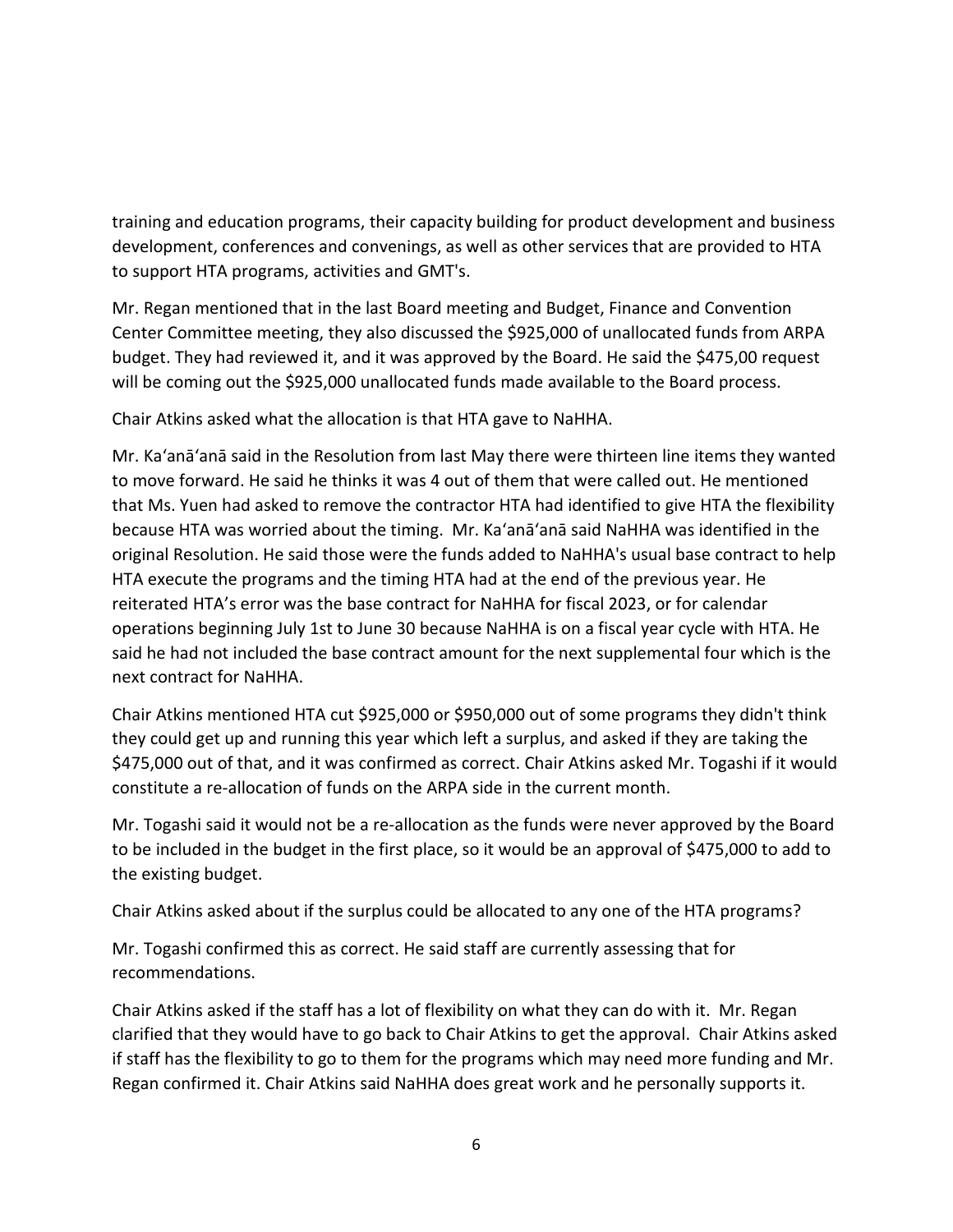Mr. Arakawa asked Mr. Ka'anā'anā if the proposal has changed as he is not a member of the marketing committee, so he is not familiar if the proposal has been tweaked due to what's going on with COVID restrictions.

Mr. Ka'anā'anā said things have changed and most of the trainings is virtual due to COVID, without much interruption. He said the other changes in the NaHHA work plan are focused around aligning behind the four pillars. He said NaHHA has supported HTA in the Hawaiian culture pillar and the natural resource pillar. He said when HTA makes brand promises they want people to take a trip that gives back, and they have to ensure the activities are there for people to volunteer at. He mentioned that NaHHA has been instrumental for HTA in understanding which community-based non-profits want to have those experiences, and offer that tourism experience, so NaHHA partners with them to do capacity building and business development. He said the base through line has been the training and education piece of NaHHA's work for HTA. He said the training and education happens with frontline workers and all the segments - transportation, hotels, airlines, rental cars. He said they also do training that's important for GMTs, and NaHHA helps HTA accomplish that as well. He said a lot of the movement has also been around addressing DMAP actions to make sure everything they're doing is HTA effort behind the DMAPs and said NaHHA is a critical part of that.

Mr. Arakawa asked when the schedule is for doing training, so the committee is not surprised when the training takes place because tourism hasn't fully recovered yet. He said they were surprised by the influx of tourists the previous summer.

Mr. Ka'anā'anā said now is the perfect time for training to happen. He said the training is important to refresh and keep people current with everything. He said the training is a tool they have to create a better visitor experience and said if their frontline workers have Hawaiian culture training in the basic values, such as ho'okipa, kuleana, aloha and mālama, it helps create a better sense of place and visitor experience so they can tool and train up to create a Hawaiian sense of place.

Chair Atkins said he agreed with Mr. Ka'anā'anā. He said Mr. Rafter couldn't be in the meeting today and Mr. Rafter had mentioned to him that one of the items they discussed is recommending the \$475,000 be a place mark for NaHHA. And Mr. Rafter had said NaHHA is going to come back and tell HTA what they're doing moving forward with the money. Chair Atkins wanted to confirm with Mr. Regan and Mr. Ka'anā'anā if this was discussed with Mr. Rafter.

Mr. Ka'anā'anā said he hadn't spoken to Mr. Rafter, but HTA needs to have the budget approved, as HTA has set deadlines for the contractors, and NaHHA's work plan to HTA is due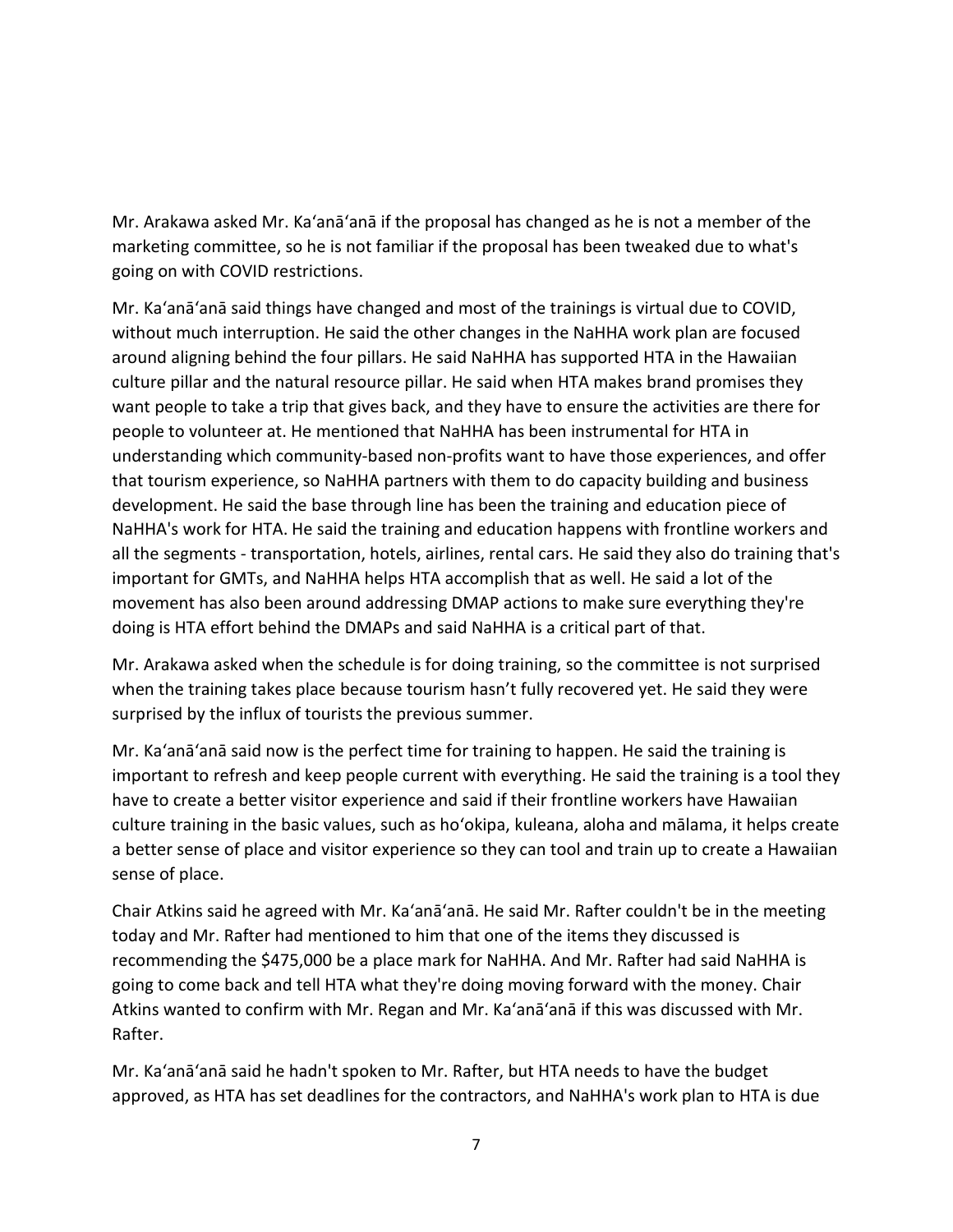March  $31^{st}$ . He said HTA will have the work plan for the next fiscal year in March which begins July 1, but said HTA needs the budget approved so NaHHA knows how to create their work plan HTA anticipates to have the work plan finished by March.

Chair Atkins asked if it will be presented back to the Budget, Finance Convention Center Standing committee or the Branding Standing committee, and Mr. Ka'anā'anā said it would be. Chair Atkins said it's important for the committee to know what they're asking and bringing it to the board, if they move to recommend this.

Mr. Ka'anā'anā wanted to provide more context and showed the current work plan to the committee members. He said every action HTA is doing within NaHHA, HTA has identified and addressed the goal that NaHHA is meeting. He said they tie every program back to the documents to make sure there is alignment in the workplan to those the Board has approved.

Chair Atkins asked that by the end of March they'll HTA will have a plan and if Mr. Ka'anā'anā will feel comfortable in April to run it by the board. Mr. Ka'anā'anā confirmed it and also said NaHHA is in a position where they have a 1-year option left on the contract, so it will be the final year of contract No. 18200.

Mr. Regan provided some additional context - what they're approving is the budget line item, HTA is not sending a check to NaHHA, and it still has to go through all the processes that Mr. Ka'anā'anā described, including the work plan, bringing it back to the Branding Standing committee to go over the work plan, if that is what the committee would like to do.

Mr. Ka'anā'anā said NaHHA's scope of work and the work plan is better suited for the Ho'okahua Hawai'i Standing committee and recommended it goes to Ho'okahua Hawai'i Standing committee, then the full Board meeting.

Ms. Kimura agreed and so did Mr. Arakawa. Mr. Arakawa also said the scope includes timelines, goals, benchmarks and targets to hit, and asked Mr. Ka'anā'anā if it's all in the work plan and Mr. Ka'anā'anā confirmed it.

Mr. Ching commended NaHHA for their good work and supported it. He said there are tourism sectors that are coming to Hawai'i. On the ground level Mr. Ching sees there are visitors, and its important work and they must prepare for what's coming ahead.

Mr. Regan recognized Senate Tourism Chair Wakai is present in the meeting.

Mr. Regan said there is a question not related to NaHHA but related to U.S. MMAs, but Chair Atkins said they must move forward with this agenda item and then take the question before the next agenda item.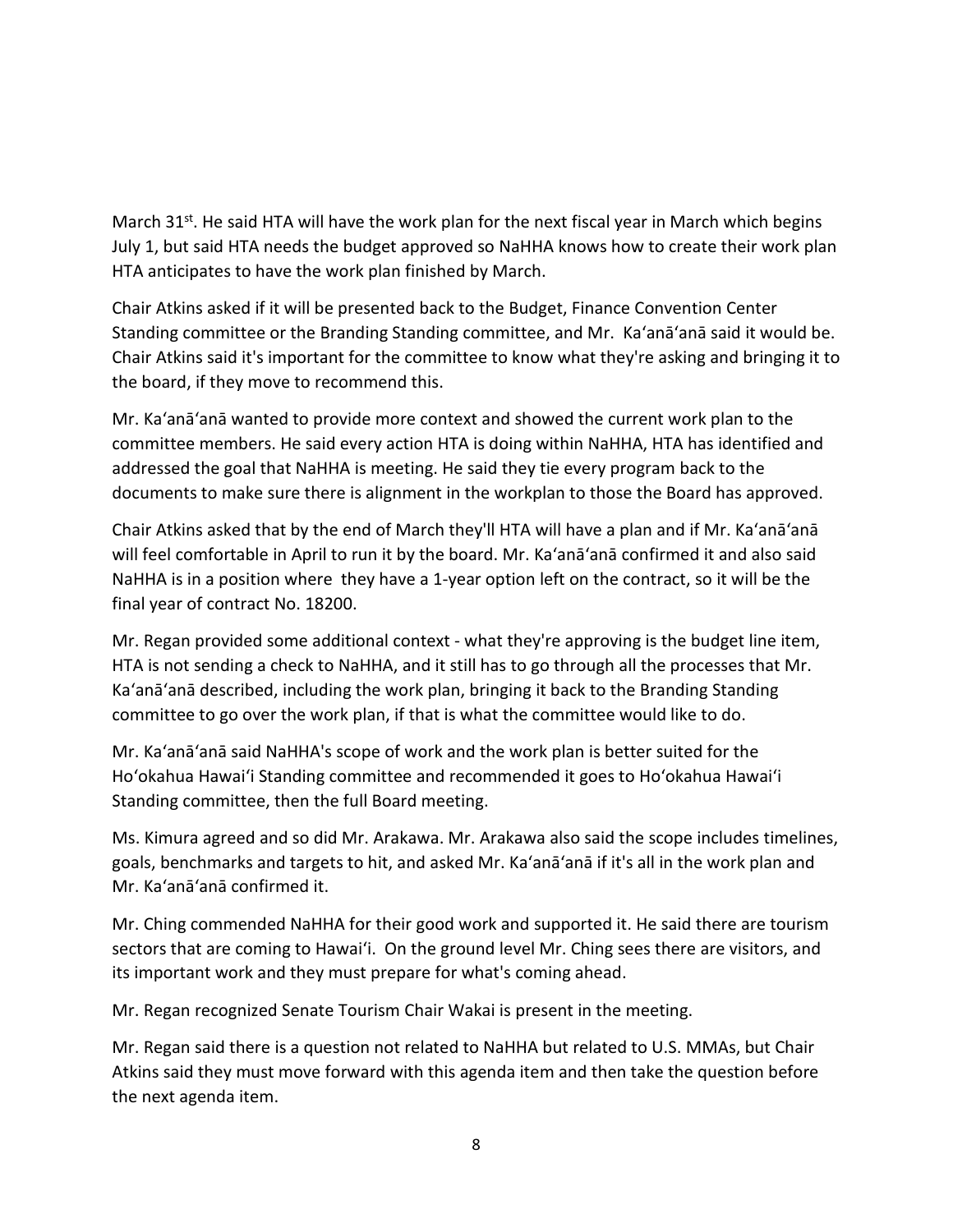Chair Atkins asked for a motion, but in the motion must be included what Mr. Ka'anā'anā said to streamline things to the board if they're recommending that they hold the \$475,000 as a placemark, and the final review will go through the committee Mr. Ka'anā'anā recommends as it will be helpful to Mr. Ka'anā'anā's staff for the process. Chair Atkins asked everyone if it needs to be brought back to the board for the full presentation or if the committee can make the decision?

Mr. Regan said his recommendation is to approve the budget line item recommended by the committee to be approved so that when it gets to the board meeting, the board can accept the recommendation and then approve the budget line item with the caveat that NaHHA's work plan must be reviewed by the Ho'okahua Hawai'i Standing committee.

Ms. Kimura made a motion that the \$475,000 be allocated to NaHHA, provided that the workplan be presented to the Ho'okahua Hawai'i Standing committee and approved. Mr. Alameda seconded. Mr. Regan did a roll call and the motion passed unanimously.

Mr. Regan read a question in the Q&A section: how does HTA analyze how much money is needed for each MMA, as the practice was simply to roll over contract amounts year after year, and what if USA marketing can be done for \$15 million instead of \$22 million, or \$30 million? He asked Mr. Ka'anā'anā if he wanted to respond to the question.

Mr. Ka'anā'anā said the first layer HTA looks at is the visitor statistics data, so when looking at the performance of the overall market, there are numerous key performance indicators HTA is looking at and tracking. The second layer is what kind of programmatic things they are trying to accomplish in the given market, which is tied to the context and what's happening in that market. He said the different markets are in different stages (mature or emerging stages) so those factor into the decision making. He said the first level is the data and metrics, the KPI's HTA is seeing out of those markets. The second layer is the goals and strategic objectives for those markets and this Board sets the policy. And the third level is understanding the specific context of where that market is in its development for Hawai'i and where it is at.

Mr. Arakawa asked Mr. Ka'anā'anā if the process is documented in guidelines anywhere as it's important for the board to know.

Mr. Ka'anā'anā said it's not drafted as a policy anywhere that he is aware of. He said when he came into his role 7 months ago, he wanted to understand how decisions were previously made. He said he will make his recommendations to leadership at HTA and then to the Board on how he thinks it should be done and he is happy to put it on paper. He wants to focus on how to best drive results for the State, making prudent decisions based on data, aligned with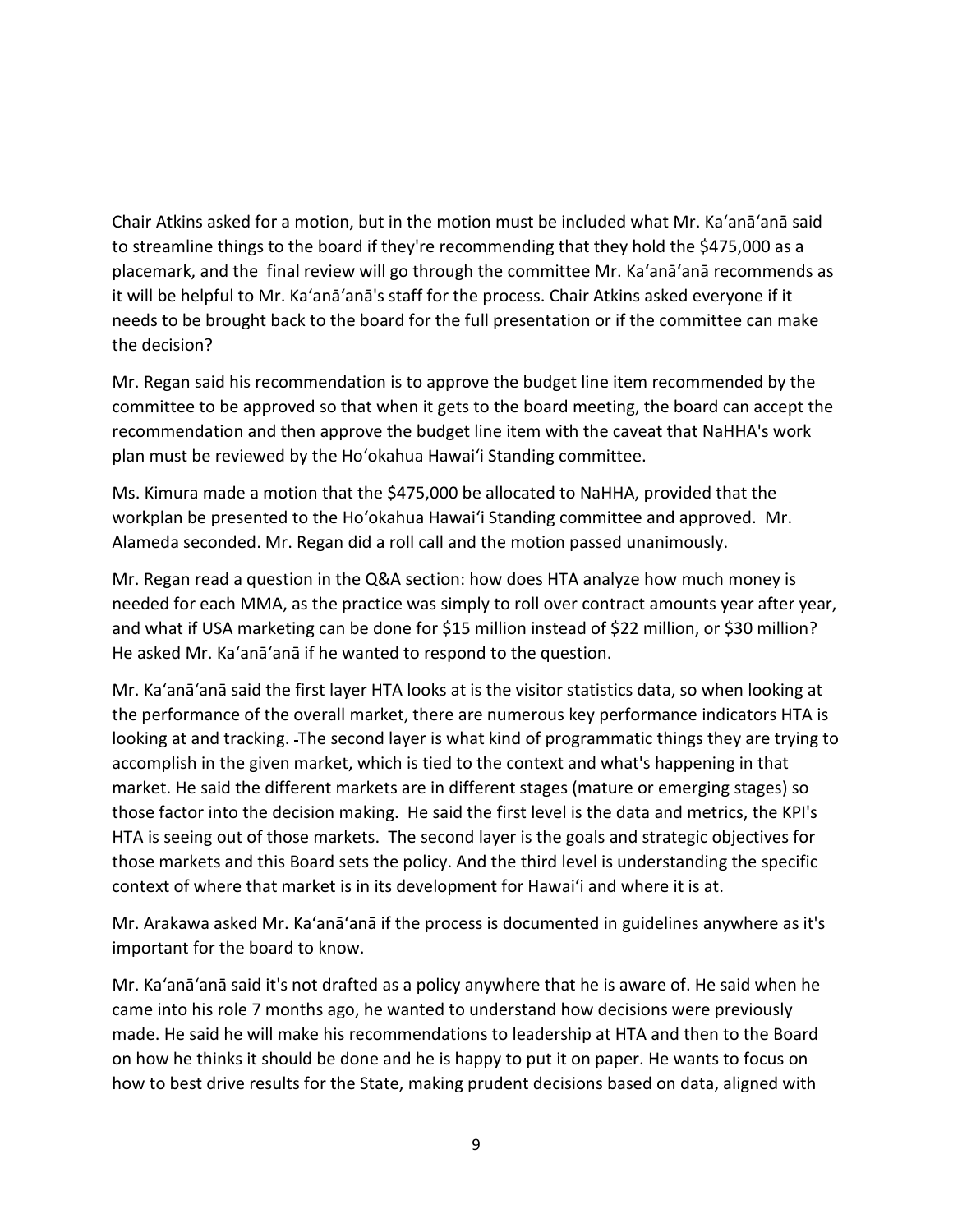HTA's goals and that are unique to the context of the market. He said in the past there were different strategies, but he recommended the three as mentioned.

Mr. Arakawa recommended to work on documenting it somewhere for guidance going forward.

Mr. Kinkley said that under Sunshine Law HTA does prioritize comments from the public. He said the importance of this kind of conversation is why they shouldn't get too deeply into it. He said it's important to stick to the agenda items as people who would want to discuss certain topics would have joined the meeting if they knew what was being discussed.

Mr. Arakawa respected Mr. Kinkley's opinion but begged to differ, as he said it's important for the Board to know what criteria is used when voting on approving contracts. He said he agrees that in the future, if there is a guideline, that it be put on the agenda for a full discussion, but as a board member he just wanted to follow up on the Senate Tourism Chairs question.

Mr. Kinkley agreed with Mr. Arakawa but reiterated to keep to the agenda.

Mr. Kimura asked if they could transfer that question to the Branding Standing committee to discuss it further. Mr. Kinkley concurred.

Chair Atkins said the agenda had not been set up for the next meeting so if Ms. Kimura feels it needs to be addressed, they can add it to the agenda as they're trying to finalize the agenda, so he will make sure it's sent out to the committee members for their input prior to it being posted. He asked Mr. Ka'anā'anā if it's possible. Mr. Ka'anā'anā asked Ms. Hagihara-Loo if it's possible and said he would make it work.

Chair Atkins said they can also amend the agenda and if they think it's relevant, they can bring it up in the branding commission.

Ms. Hagihara-Loo said the agenda had not been filed. She said the deadline was to finalize that day and she is waiting on it.

Chair Atkins asked to get it out to the committee members for feedback. He asked if they're opening it to the public, and asked Senator Wakai if the information was helpful or for follow up questions.

Mr. Regan said Chair Wakai appreciates Branding Standing committee taking those matters up and looks forward to it.

# **5. Presentation, Discussion, and Action on HTA's Investment Strategy Related to Funds in the Tourism Emergency Special Fund**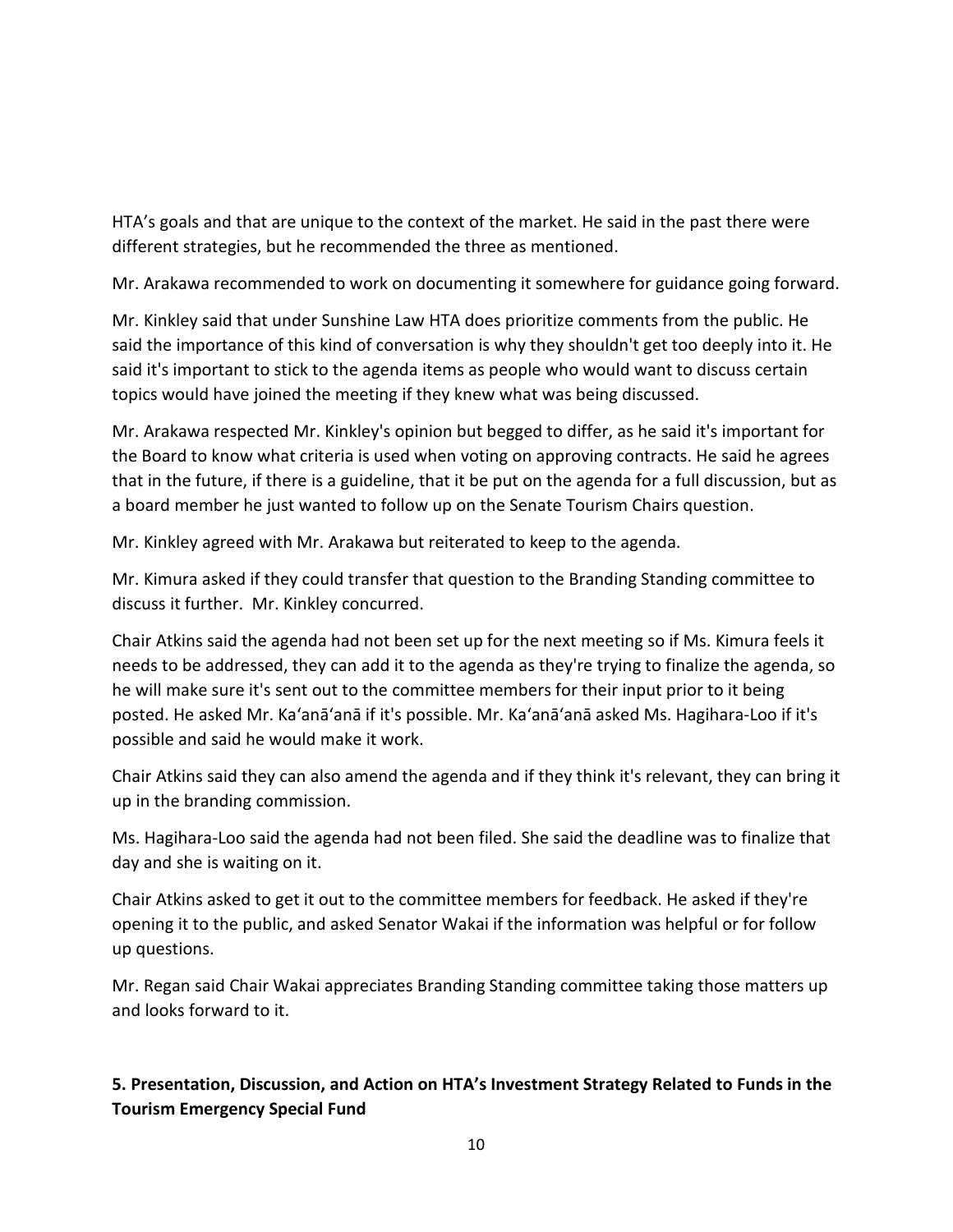Mr. Regan said there is an existing investment policy that guides the HTA in activities related to investments. He mentioned the Tourism Emergency Special Fund (TESF) which is authorized by statute 201B-10 into which has been deposited \$5 million. When HP862 was passed, and made some modifications to 201B-10, the TESF that allows the investment earnings to remain within there as HTA go forward. He said they must discuss the \$5 million in the fund and how they are to move forward with investing those funds, keeping in mind HTA is restricted by the policy and state law in terms of what kind of instruments HTA is able to invest those funds in. Safety is the primary goal relating to the investment policy with liquidity, and return coming in second and third in terms of requirements. He said historically the investments HTA made have been very safe and they've placed them into treasuries, mutual funds and CD's, with low interest/return. He said they're divesting from those as the term is up and looking at how to go forward with investing the monies. He wanted to raise awareness for the committee of such investment policy.

Mr. Togashi reiterated that they are investing in very conservative, liquid securities, namely U.S Treasuries and said they ladder out the investments over time to allow for the liquidity. He added that currently all the funds are held in money market funds, and they intended at one point to deploy the \$5 million emergency fund to subsidize the budget, but now they have the opportunity to re-pivot, and it's created the opportunity and need for them to take a look at reinvesting the funds.

Chair Atkins added that this is something HTA has been doing for a long time and some board members would like to see a higher interest, but it's not very possible through a conservative investment vehicle. He said he is happy HTA brought it up for transparency and awareness for the committee and public.

Mr. Regan said there were no questions or testimonies from the public. Mr. Regan said this item can be included in the presentation that HTA staff made on the investment policy. He said they reviewed and provided that investment policy to the committee. The committee has no questions about what's been presented and has faith in the HTA staff to do their job as it relates to the policy.

Chair Atkins said he will relay it as such to Chair Ben Rafter.

## **6. Presentation, Discussion and Action on the Hawai'i Convention Center's December Financial Report**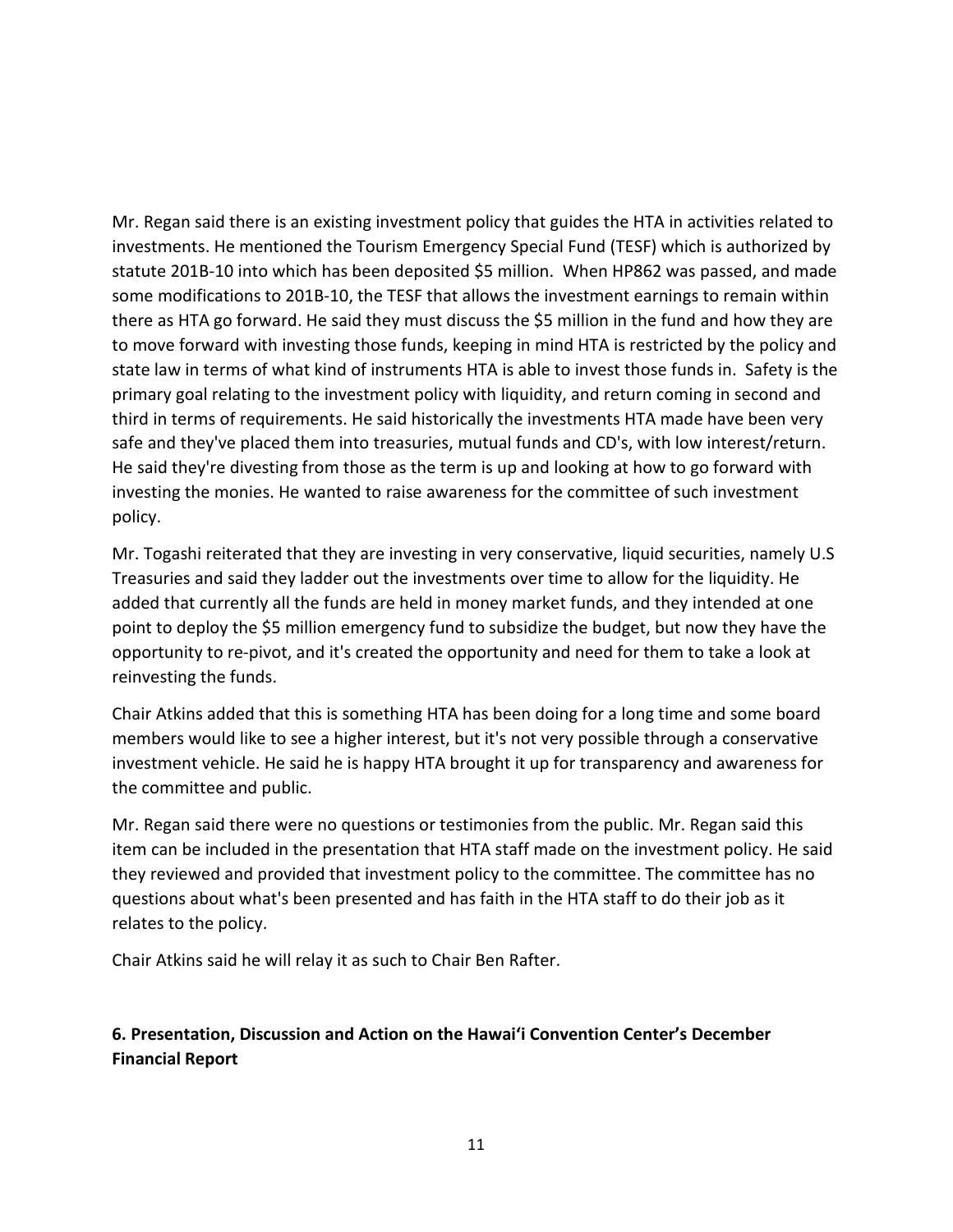Mr. Regan introduced the general manager of the Hawai'i Convention Center, Ms. Orton. He expressed his gratitude to Ms. Orton and her team for their wonderful work. He said they just completed a successful round of business at the Convention Center put the Center in a positive light in hosting meetings and conventions safely. He said the team has been working hard doing repair and maintenance. He reiterated it's an old building and there are lots of issues to be sorted out.

Ms. Orton opened her presentation highlighting the most recent changes in the restrictions. She brought up indoor events with 1,000 or more attendees, limited to 50% capacity with social distancing. She said they most recently serviced their first city-wide event, International Dairy Queen, and the event was great. She said she was proud of the team and contractors, navigating through all the changes. She commended Dairy Queen on fitting in with the restriction recommendations. She said she was on the floor as well as the manager, leadership team members, sales team from the visitor bureau, all helping where they could to make things happen, to ensure they gave their best in service.

She also mentioned their first volleyball tournament last week which went very well. She said as they are navigating through the events, they are making changes they see could have been improved and they're learning through the process and improving with each event.

She said to date, because of COVID, they have had two association cancellations, with roughly \$238,000 in lost revenue, two city-wide corporate events with \$292,000 in lost revenue, and 31 local events cancelled with \$1.62 million lost revenue. She mentioned that on a positive note when restrictions were loosened, they picked up local business. There are 47 events, including 2 city-wide events, and 26 tentative local events and some sporting events that have not been confirmed yet, but very positive they will be.

She said they also have events they've never done before, such as weddings, as they're trying to get into that market segment, and they are also going to look at different opportunities to utilize the Convention Center. She said sporting events are coming back and are lucrative for them.

She spoke about the financials and pointed out that they ended December at a negative \$2.8 million, versus the \$2.3 million showing on the presentation slide. She said they're midway through their fiscal year that ends June  $30<sup>th</sup>$ , and they continue to operate in a fluid environment.

She said the total revenue loss, with 31 local event cancellations and 4 city-wide event cancellations, came to \$2.1 million in revenue loss due to COVID. Fortunately, they had 3 state agencies with them for part of the year - the Department of Health, the Housing and Finance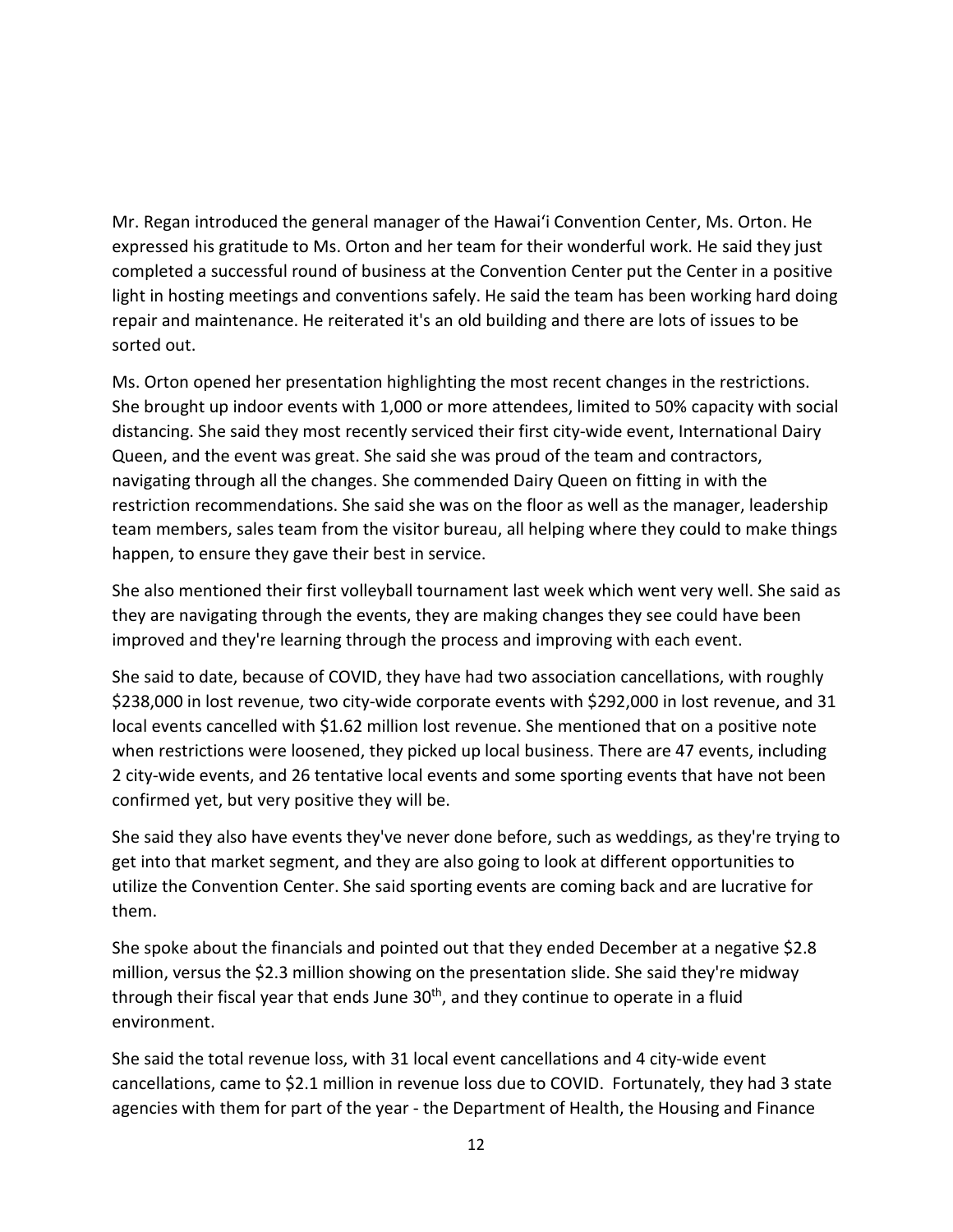Department and the DLIR (the unemployment office), two of which have left at the end of December 2021. She mentioned that they are continuing to house the Department of Health on a smaller footprint until the end March 2022. She said they were operating at a break even for the three state agencies, extending the use of their facility to help the community, and thanked HTA for allowing them to do that, but were not gaining any profit on this as everything was at cost. She mentioned that they enjoyed their time with the state agencies and honed in on their health and safety protocols, which better prepared the Convention Center before they opened to public events. She reiterated they are comfortable with the health and safety protocols in the building.

She stated that the numbers of local businesses continue to grow. Since the sales team for the visitor bureau has staffed up, they're seeing a lot of traction in future events being put on the books, both tentative and definite.

For FY 2022 re-forecast, she is anticipating a negative \$6 million loss at the year end, which is about \$33,000 over their budget numbers. She mentioned they were hit with the flash floods in December 2021, just before Dairy Queen event. They had rushed to get the building back up to par, taking some rooms out of inventory, and they did about \$250,000 in building repairs to fix some of the damage, such as ceiling tiles and water damage, Two days before Dairy Queen they had another flash flood which damaged most of the previous repairs. Dairy Queen was very flexible in having them move their program around to accommodate the rooms that were taken out of inventory. Ms. Orten opened the floor for questions.

Chair Atkins asked the numbers of attendees at Dairy Queen.

Ms. Orton said they were estimating originally 2,500 but said they numbers dropped to a little to about 1,480 people.

Chair Atkins asked what numbers they can bring into the Convention Center during the rainy time without a real challenge on their hands.

Ms. Orton estimated that if it were larger than 1,500 people, they would have to make concessions in splitting up their meeting rooms they wanted together. She said unfortunately the rain hit in some rooms with air walls where they could open up the air walls and make into larger meeting rooms, so they had to split up some of their breakout sessions that they normally would have had, in one room.

Chair Atkins stated that if it were a high-end corporate, the complaints would have been worse. He said it's amazing what Ms. Orton and her team did and commended them, as they heard no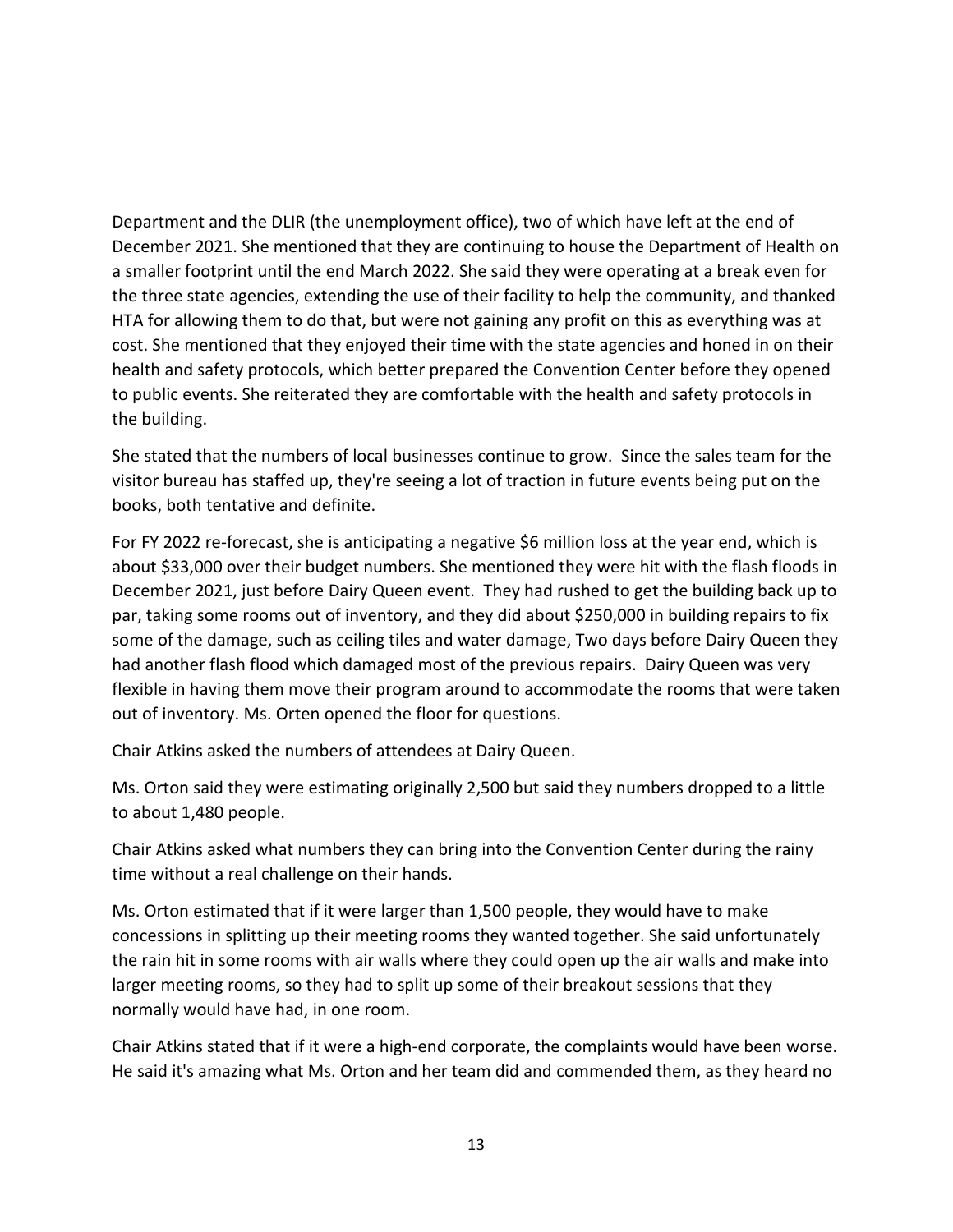negativity from the challenges they dealt with, and they did a great job to keep the client happy in those adverse conditions.

Ms. Orton said Dairy Queen was very willing to work with them on some of the problems they identified early on: pre-registration at Hilton Hawaiian Village, doing the credential checks, color banding before getting to the Convention Center which was helpful to prevent a backlog of people for credential checks and temperature checks at the Convention Center. They put a lot of things into place in advance to help expedite the process.

Mr. Arakawa asked about the quick repairs that had to be made for the events at the Center and the difference between those costs and the \$64 million in the budget for the repairs. He asked if the earlier repair work is patches or if the \$64 million is for a solid fix.

Ms. Orton said the repair and maintenance work they did at \$250,000 for the first flash flood is not fixing the source of the leak, it's just patching up so it's aesthetically pleasing. She said the source of the leak is the \$64 million. She said if it rains again, they will have to repair everything again as they have several other conferences coming up. She said it's a waste of money doing these patch repairs as they're not fixing the actual source of the problem.

Ms. Kimura asked how Ms. Orton cut the operation expense by \$12 million compared to 2019, besides the sales and marketing? She mentioned the expense for December year to date expenses was \$5.1 million versus 2019 expenses was \$17.6 million.

Ms. Orton said that it was a full calendar year and the other one was not. She said the 2019 was a comparison as a calendar year to the fiscal year, so their reforecast is in fiscal year so it would be comparing the 2019 calendar year to the fiscal year 2022 reforecast, so the \$17.6 million to the \$11.5 million. Ms. Orton turned it over to Ms. Tait.

Ms. Tait reiterated what Ms. Orton said about them addressing all the leaks and repairs. She said in December 2021 they had two contractors in to work on drywall, fireproofing and ceiling repairs, which involved the meeting rooms and some public areas, like the ballroom foyer. With the good relationships, they brought in multiple companies to meet the December deadline, but only to be hit again by the New Years' rain. She said they still have remediation and repairs going on at the Center.

She said it's a lot of work, and the issue is that the source is not being fixed. She said after the January rains they now have seven rooms that are permanently out of order. They are repairing the rooms as they prepare for the rest of the year.

She presented the listed leak repairs from flash floods under the HCC managed projects. She spoke about the ongoing current projects: the trellis is moving along, they are working on the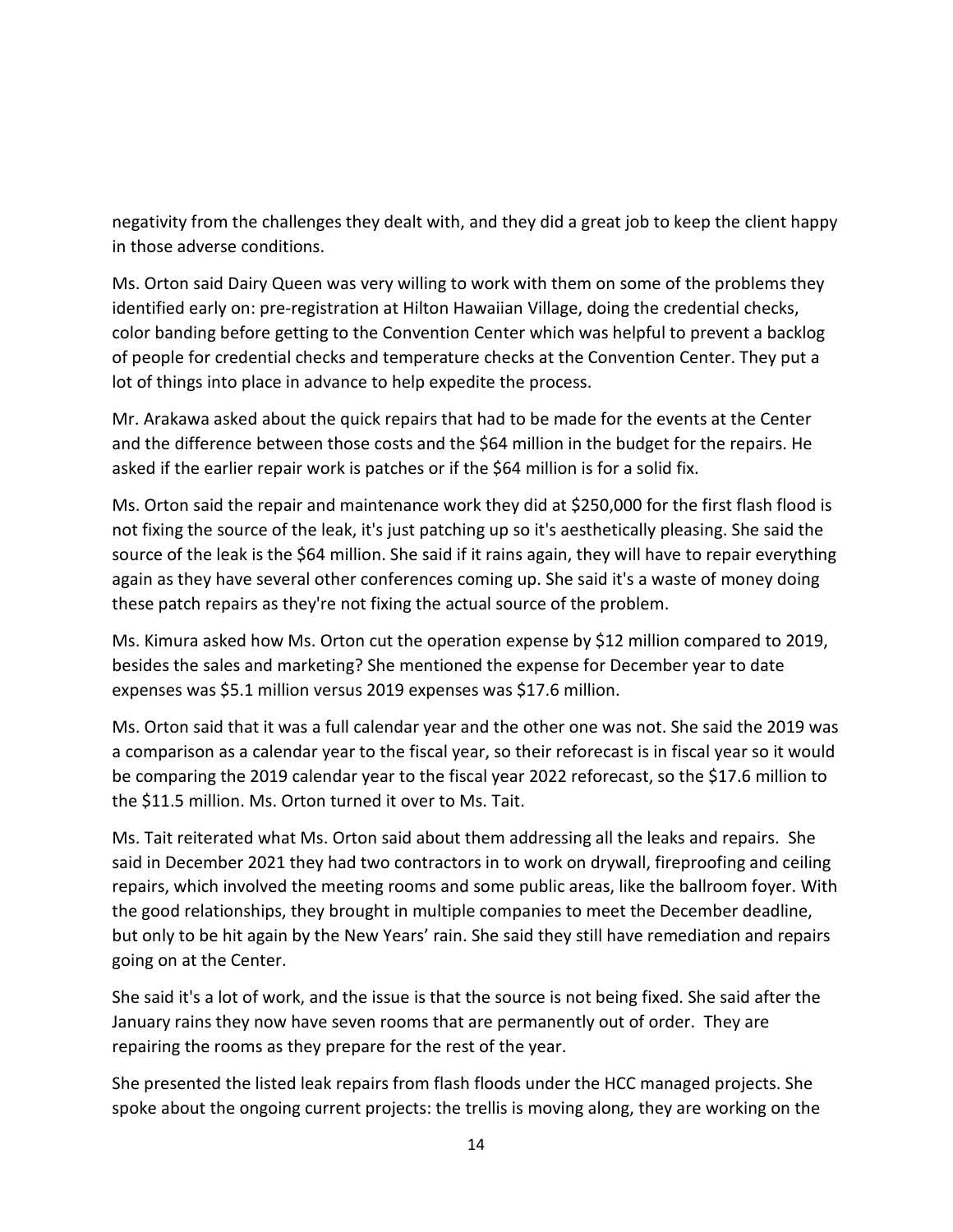delivery issues and working to have it all completed by the first quarter of 2022. She said they are working hard to get the RFPs out for other projects that are coming up. She showed the projects they have listed and identified with HTA to be funded under the ARPA funding. She also spoke about the CIP, showing the projects completed in 2020 and 2021. She asked if there were any questions about CIP.

Chair Atkins mentioned the trellis renovation for \$5 million that should be complete this year, and asked if the \$64 million gets allocated will it remain intact, or will it have to be removed to fix the roof?

Ms. Tait said it was a good question and said it involves trellis on three different floors and the rooftop terrace deck impacts the rooftop, 4th floor. She said when they do start the surface on the rooftop it will not affect the trellis, but they might have to take some trellis down dependent on the contractor and how they plan to proceed. She said the vertical poles won't have to be removed. She said they're using the existing poles that were in place since the original construction and building on that for the trellis, so it's just minor removal. She said, included in the \$64 million, there is a trellis system to cover 50% of the rooftop.

Chair Atkins mentioned two major expenditures - \$18.7 million and \$10.7 million, and asked if that is over and above the \$64 million.

Ms. Tait said the projects are separate from the rooftop terrace and they're on the mauka/ballroom side of the building. She said the building envelope starts from street level and goes all the way up, and the ballroom gutter is around the ballroom and the foyer. So it should not be affected by the work done on the rooftop. She said the funding is available and they're working with HTA on it and it's either funds available now or funds that will be appropriated, but they have it in their CIP budget to cover this.

Mr. Regan said there were no questions from the public. Chair Atkins asked if they are asking for a motion to recommend to the Board that they proceed with their recommendations for 2022 and 2023.

Mr. Regan said, similar to the financial reports that they presented on the previous agenda item, HTA would ask the committee to accept the financial report and other reports as presented by the Hawai'i Convention Center team, and recommend the Board approves them.

Mr. Alameda made a motion and Ms. Kimura seconded.

Mr. Kinkley clarified that the motion is to agree to recommend.

Mr. Regan did a roll call and the motion passed unanimously.